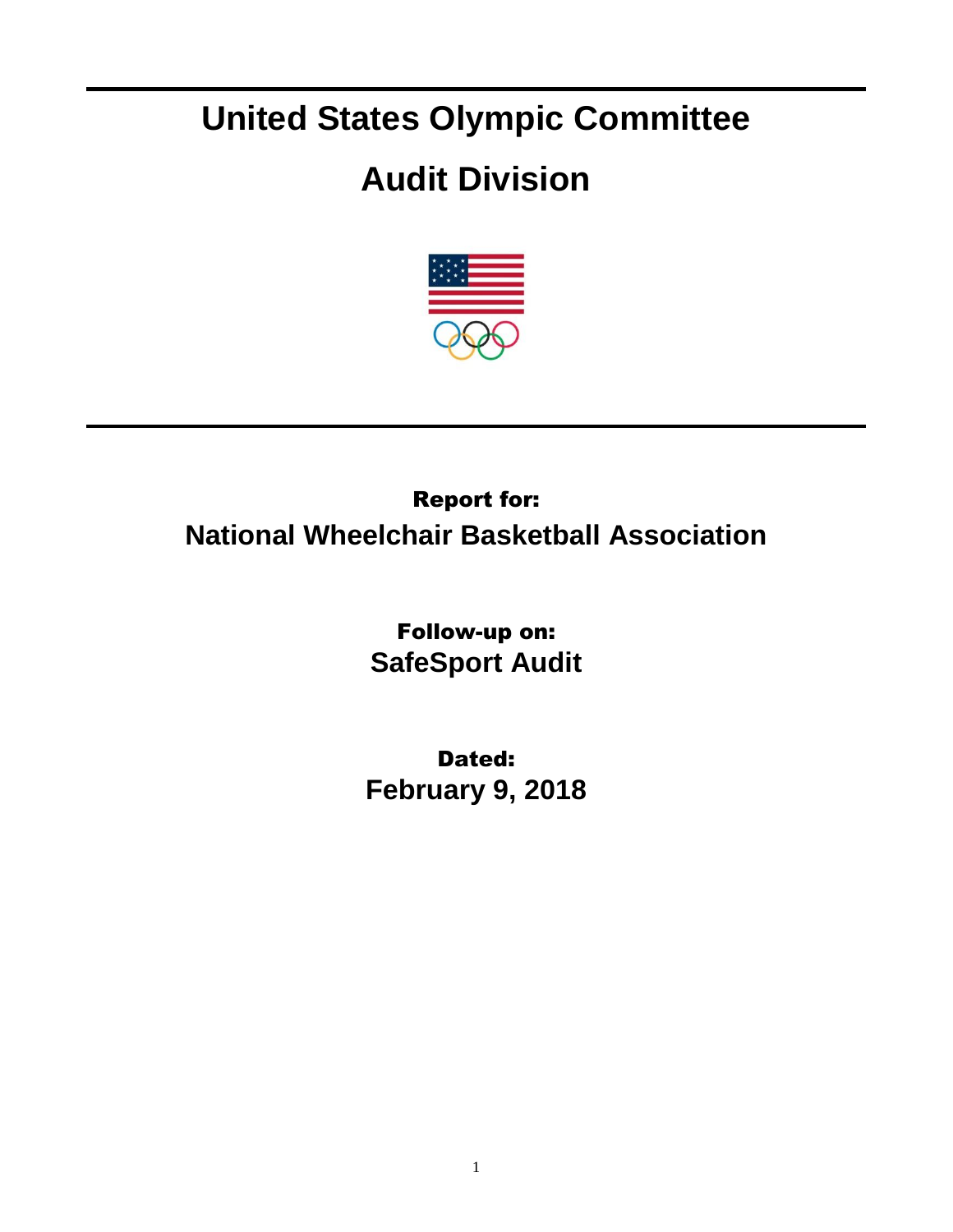UNITED STATES OLYMPIC COMMITTEE 1 Olympic Plaza Colorado Springs, CO 80909



February 9, 2018

Anthony Bartkowski Executive Director National Wheelchair Basketball Association, Inc.

Dear Anthony,

During the second and third quarter of 2017, Baker Tilly Virchow Krause (Baker Tilly) performed a SafeSport audit of the National Wheelchair Basketball Association (NWBA). The purpose of the followup review is to report on the status of recommendations from the SafeSport audit of NWBA dated October 2017. Our methodology was limited to communication with NWBA and a review of various policies provided by the organization. The Audit Division did not perform additional audit work to verify action was taken. However, SafeSport will be tested during the routine audit process going forward.

The review found that both recommendations are in process as NWBA is working to update policies and ensure all required individuals are compliant. The USOC will continue to follow-up on both recommendations.

We thank you and your staff for assisting in the follow-up review.

Sincerely,

pt Julle

Bridget Toelle, CPA, CIA Ellen Senf Senior Director, Audit Staff Auditor

Ellen A Senf

cc: Scott Blackmun Sarah Castle Rick Adams Gary Johansen Chris McCleary